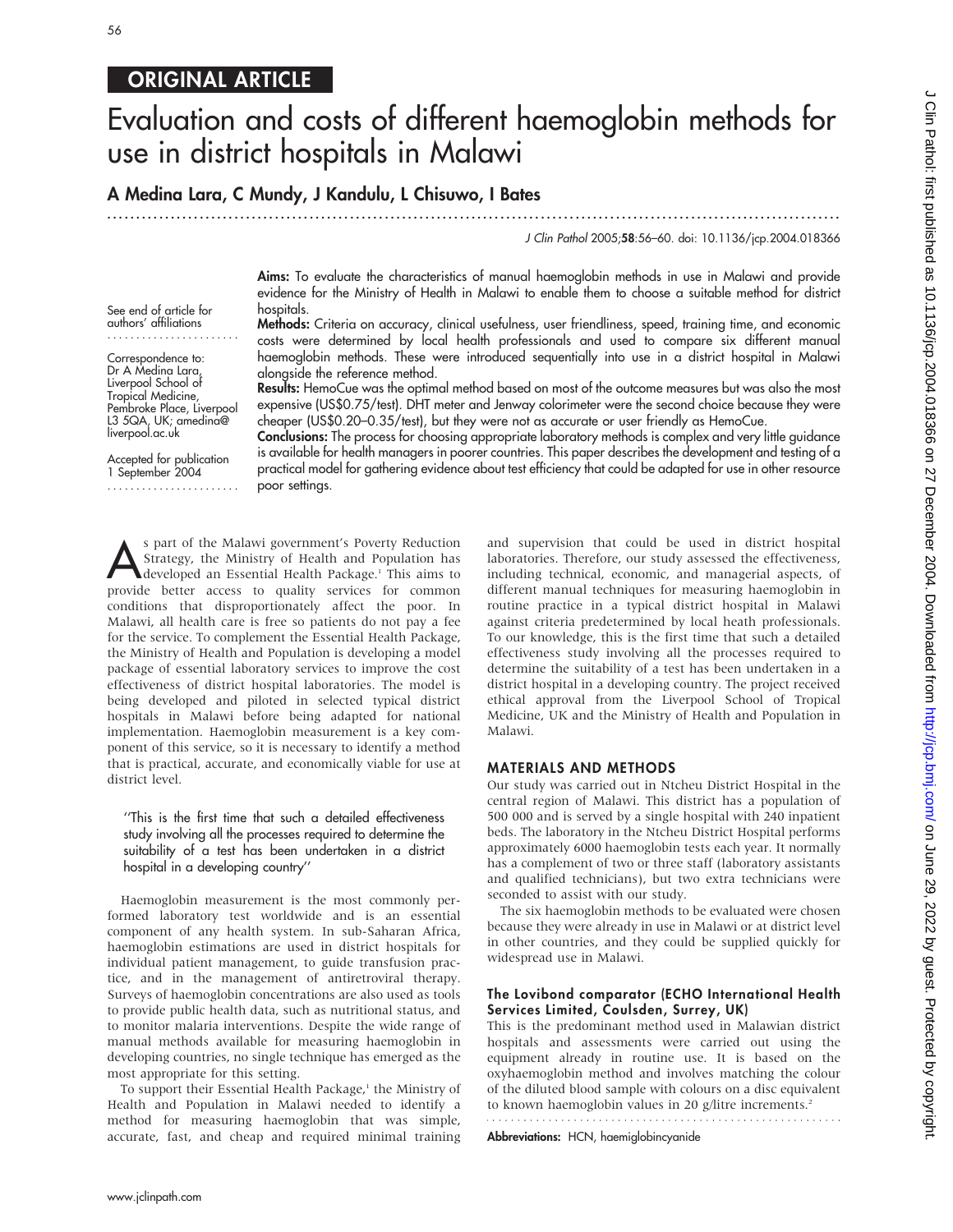| Method                   | Mean $(g/l)$ | Median (g/l) | <b>SD</b> | Range        | 95% limit below<br>reference method | 95% limit above reference<br>method |  |
|--------------------------|--------------|--------------|-----------|--------------|-------------------------------------|-------------------------------------|--|
| HemoCue                  | 94           | 104          | 46        | $1.6 - 16.5$ | 6%                                  | 16%                                 |  |
| <b>HCN</b>               | 94           | 106          | 46        | $1.9 - 16.9$ |                                     |                                     |  |
| Jenway colorimeter       | 65           | 59           | 30        | $1.9 - 16.1$ | 14%                                 | 10%                                 |  |
| <b>HCN</b>               | 67           | 60           | 30        | $2.1 - 16.3$ |                                     |                                     |  |
| <b>WBA</b> colorimeter   | 58           | 52           | 25        | $1.9 - 14.5$ | 31%                                 | 31%                                 |  |
| <b>HCN</b>               | 61           | 56           | 28        | $1.9 - 16.0$ |                                     |                                     |  |
| Haemoglobin colour scale | 81           | 80           | 35        | $4.0 - 14.0$ | 48%                                 | 37%                                 |  |
| <b>HCN</b>               | 78           | 72           | 35        | $2.3 - 17.0$ |                                     |                                     |  |
| DHT meter                | 81           | 77           | 30        | $2.8 - 16.8$ | 19%                                 | 33%                                 |  |
| <b>HCN</b>               | 75           | 68           | 30        | $1.9 - 15.4$ |                                     |                                     |  |
| Lovibond                 | 105          | 110          | 36        | $4.0 - 14.0$ | 83%                                 | 33%                                 |  |
| <b>HCN</b>               | 81           | 78           | 40        | $1.5 - 16.5$ |                                     |                                     |  |

#### WPA colorimeter (WPA CO700D from WPA, Pocklington, York, UK) and Jenway colorimeter (Jenway 6051; Jenway, Dunmow, UK)

These methods are based on the conversion of haemoglobin to haemiglobincyanide. The Jenway colorimeter has a direct readout.

#### DHT meter (HMB.010; Developing Health Technology, Ipswich, UK)

This is based on the oxyhaemoglobin method and has a direct readout of the haemoglobin estimation.

#### HemoCue (HemoCue AB-haemoglobin photometer; Angelholm, Sweden)

Undiluted blood is placed directly into a microcuvette where the haemoglobin is converted to haemiglobinazide. The microcuvette is inserted into the photometer and the machine provides a direct readout of the haemoglobin result.

# Haemoglobin colour scale (Copack GmbH; Oststeinbek, Germany)

A drop of undiluted blood is placed on specific chromatography paper and matched against a range of colours representing different haemoglobin values in 20 g/litre increments.

All methods were performed in accordance with the manufacturers' instructions. The methods were evaluated sequentially on a total of 600 consecutive, unselected EDTA blood samples (that is, 100 samples for each method) sent to the laboratory for routine haemoglobin estimations during a two month period during the malaria season. To assess the accuracy of each method in routine use, the haemoglobin value of all samples was also measured by the

|                             | Variation between haemoglobin results from<br>test and reference method |                 |                                        |  |  |  |  |
|-----------------------------|-------------------------------------------------------------------------|-----------------|----------------------------------------|--|--|--|--|
| <b>Test method</b>          | 0 <sub>to</sub><br>10 g/l                                               | 11 to<br>20 g/l | More than 20 $g/I$<br>("wasted" tests) |  |  |  |  |
| HemoCue                     | 97                                                                      | $\overline{2}$  |                                        |  |  |  |  |
| Jenway colorimeter          | 96                                                                      | 3               |                                        |  |  |  |  |
| <b>WBA</b> colorimeter      | 76                                                                      | 21              | 3                                      |  |  |  |  |
| DHT meter                   | 67                                                                      | 30              | 3                                      |  |  |  |  |
| Haemoglobin<br>colour scale | 57                                                                      | 27              | 16                                     |  |  |  |  |
| Lovibond                    | 14                                                                      | 27              | 59                                     |  |  |  |  |

haemiglobincyanide (HCN) method<sup>3</sup> simultaneously with the test method, but by different technicians who were unaware of each other's results.

Local laboratory technicians and clinicians devised the criteria by which each method was assessed. The criteria were designed to identify the method that was most appropriate for use in district hospitals in Malawi. The criteria comprised: (1) accuracy and clinical usefulness, (2) user friendliness, (3) time taken to learn and perform tests, and (4) economic costs.

# Accuracy and clinical usefulness

The level of agreement between haemoglobin values generated by the individual methods compared with the reference HCN method was determined according to the statistical method of Bland and Altman.<sup>4</sup> Statistical analyses were performed using SPSS version 10. The percentage of tests for each method that varied from the reference value by more than  $\pm 20$  g/litre were regarded as wasted tests. This cutoff was chosen because local clinicians indicated that a result that deviated more than 20 g/litre from the true value would probably result in mismanagement of the patient and was therefore of no clinical use.

# User friendliness

Local technicians themselves identified the five key attributes of an ideal method for haemoglobin measurement in a district hospital in Malawi as: technically undemanding, minimal training and supervision requirements, direct reading of results, simple quality control checks, and not reliant on electricity supply. The technicians independently rated each of these criteria on a scale of 1 (very poor) to 5 (excellent) for each test method and this was used to devise a score of user friendliness for each method (maximum score for each method, 25).

# Time taken to learn and perform tests

As each new method was introduced, the time taken to learn the method so that laboratory technicians and attendants could perform it independently was recorded. The time taken to perform each test during routine use was documented, and the time spent on internal quality control and calibration processes for each batch of tests was included in the calculation and divided between the number of tests for each batch. The training costs for each method were calculated from the cost of practice tests and the salary of the trainee for the total training time. The Lovibond comparator was excluded from this analysis, because it was the method already in routine use in the laboratory, so it was familiar to the technicians.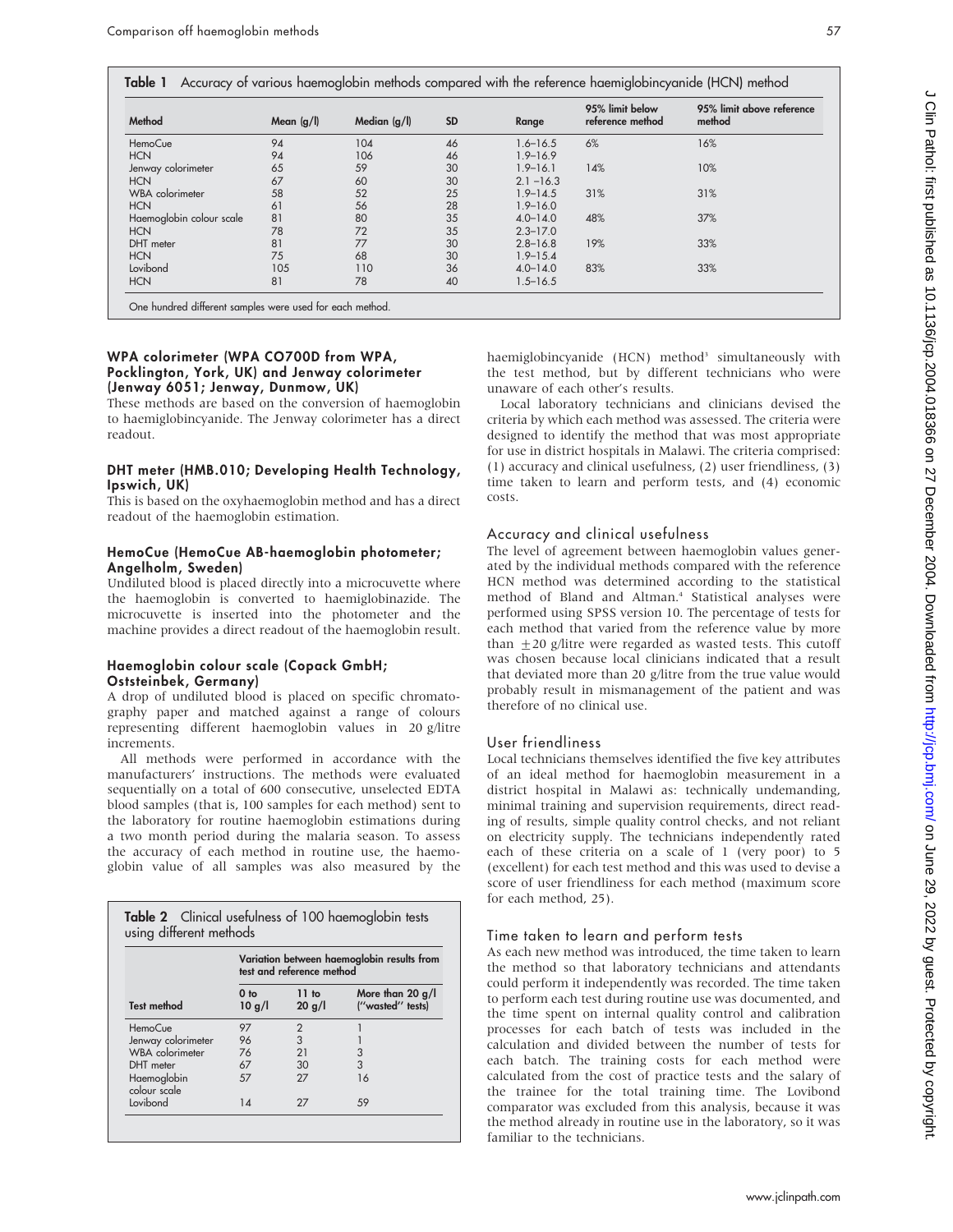|  | Table 3 User friendliness of different haemoglobin methods |  |  |  |
|--|------------------------------------------------------------|--|--|--|
|--|------------------------------------------------------------|--|--|--|

| <b>Characteristics (maximum</b><br>score 5 each) | <b>HemoCue</b> | <b>DHT</b> meter | Haemoglobin<br>colour scale | Jenway<br>colorimeter | Lovibond | <b>WBA</b><br>colorimeter | <b>HCN</b> reference<br>method |
|--------------------------------------------------|----------------|------------------|-----------------------------|-----------------------|----------|---------------------------|--------------------------------|
| Easy to use                                      |                |                  |                             |                       |          |                           |                                |
| Minimal training/supervision<br>required         | Ć              |                  |                             |                       |          |                           |                                |
| Simple reading of results                        |                |                  |                             |                       |          |                           |                                |
| Simple internal quality                          |                |                  |                             |                       |          |                           |                                |
| Suitable for village use                         |                |                  |                             |                       |          |                           |                                |
| Total (max 25)                                   | 25             | 19               |                             | 15                    | 15       | Ι3                        | 10                             |

#### Economic costs

To estimate the costs for each method, the actual value of all resources used to perform the 100 haemoglobin estimations (including control and calibration procedures) was calculated from: the cost of apportioned annualised capital equipment, supplies, and technician's time taken to perform each test. An appropriate portion of the laboratory's total electricity costs was included for all methods that used power. Building maintenance costs were assumed to be the same, irrespective of the method, and were therefore excluded from the cost analysis. These estimations were used to project the total annual costs of the haemoglobin workload for each method. Prices were obtained from the Malawi central medical store catalogue or directly from the suppliers, and included the standard 12% government discount rate. Costs were expressed in US\$.

# RESULTS

#### Accuracy and clinical usefulness

HemoCue was the most accurate method because it had mean and range values closest to those of the HCN reference method (table 1); 95% of HemoCue results differ by only 6% below and 16% above the reference results. None of the tests showed systematic bias and the degree of imprecision is reflected in the limits of agreement. The proportion of tests that were too inaccurate to be clinically useful varied from 1% for HemoCue to 59% for the Lovibond comparator (table 2).

#### User friendliness

HemoCue was rated as the most user friendly method by the technicians, achieving the maximum possible score of 25. The least user friendly methods were the reference HCN method and the WBA colorimeter because neither of these had a direct readout of the haemoglobin result (table 3).

#### Time taken to learn and perform tests

Competency was achieved most quickly for the HemoCue method by both grades of laboratory staff (table 4).

In routine use, the average time taken to perform a single test varied between three minutes (haemoglobin colour scale), five minutes (DHT meter, HemoCue, and Lovibond), and 15 minutes (colorimeters and HCN method). The training costs to achieve competency varied from US\$18 to US\$246, depending on the method. They were lowest for the DHT meter, the haemoglobin colour scale, and HemoCue. They were five to 10 times higher for the WBA and Jenway colorimeter methods and the HCN reference method.

#### Economic costs (table 5)

There was a fivefold variation in cost/test, from US\$0.12 for the haemoglobin colour scale to US\$0.75 for the HemoCue method.

The projected annual total costs of resources (staff, supplies, equipment, and overheads) that would be used for the 6161 haemoglobin estimations performed in Ntcheu laboratory in 2001 varied from 2001 US\$752.4 to 2001 US\$4638.3 for the haemoglobin colour scale and HemoCue, respectively.

### **DISCUSSION**

To our knowledge, this is the first study to provide a detailed analysis of all the resources, including training inputs and recurrent costs, actually used to establish and maintain a variety of haemoglobin methods in an African district hospital. The criteria for the most appropriate method for their circumstances were determined by local users. On the basis of simplicity, speed, accuracy, and short training times, HemoCue would be the most appropriate method of all those assessed for district hospitals in Malawi. As a result of our study, the Ministry of Health and Population in Malawi has decided to introduce HemoCue as the standard haemoglobin technique at all their 32 district hospitals and urban health centres. Its major drawback is the cost of the disposable cuvettes which comprise 86% of the overall annual cost of this method, resulting in HemoCue having the highest annual costs at US\$0.75/test. For all other methods except the haemoglobin colour scale, supplies make up less than

|                          |                  | Training time* in minutes |                           |                  |       | Number of practice tests required |                               |                                          |  |
|--------------------------|------------------|---------------------------|---------------------------|------------------|-------|-----------------------------------|-------------------------------|------------------------------------------|--|
| Method                   | Lab<br>attendant | LA/JT                     | Experienced<br>technician | Lab<br>attendant | LA/JT | Experienced<br>technician         | Total no of<br>practice tests | Total training costs†<br><b>2001 USS</b> |  |
| DHT meter                | 200              | 90                        | 60                        | 50               | 40    | 25                                | 115                           | 18.37                                    |  |
| Haemoglobin colour scale | 160              | 60                        | 30                        | 40               | 20    | 15                                | 75                            | 24.52                                    |  |
| <b>HemoCue</b>           | 110              | 50                        | 20                        | 35               | 20    | 10                                | 65                            | 45.97                                    |  |
| WBA colorimeter          | 6000             | 4000                      | 3000                      | 200              | 150   | 100                               | 450                           | 228.62                                   |  |
| Jenway colorimeter       | 6000             | 4000                      | 3000                      | 200              | 150   | 100                               | 450                           | 230.32                                   |  |
| <b>HCN</b>               | 7000             | 5000                      | 4000                      | 200              | 150   | 100                               | 450                           | 245.79                                   |  |

\*Training time excludes tutor's time; total training costs comprise trainees' time, the cost of supplies for the number of practice tests required, and an apportioned element of the capital cost.

HCN, haemiglobincyanide; JT, junior technician; LA, laboratory assistant.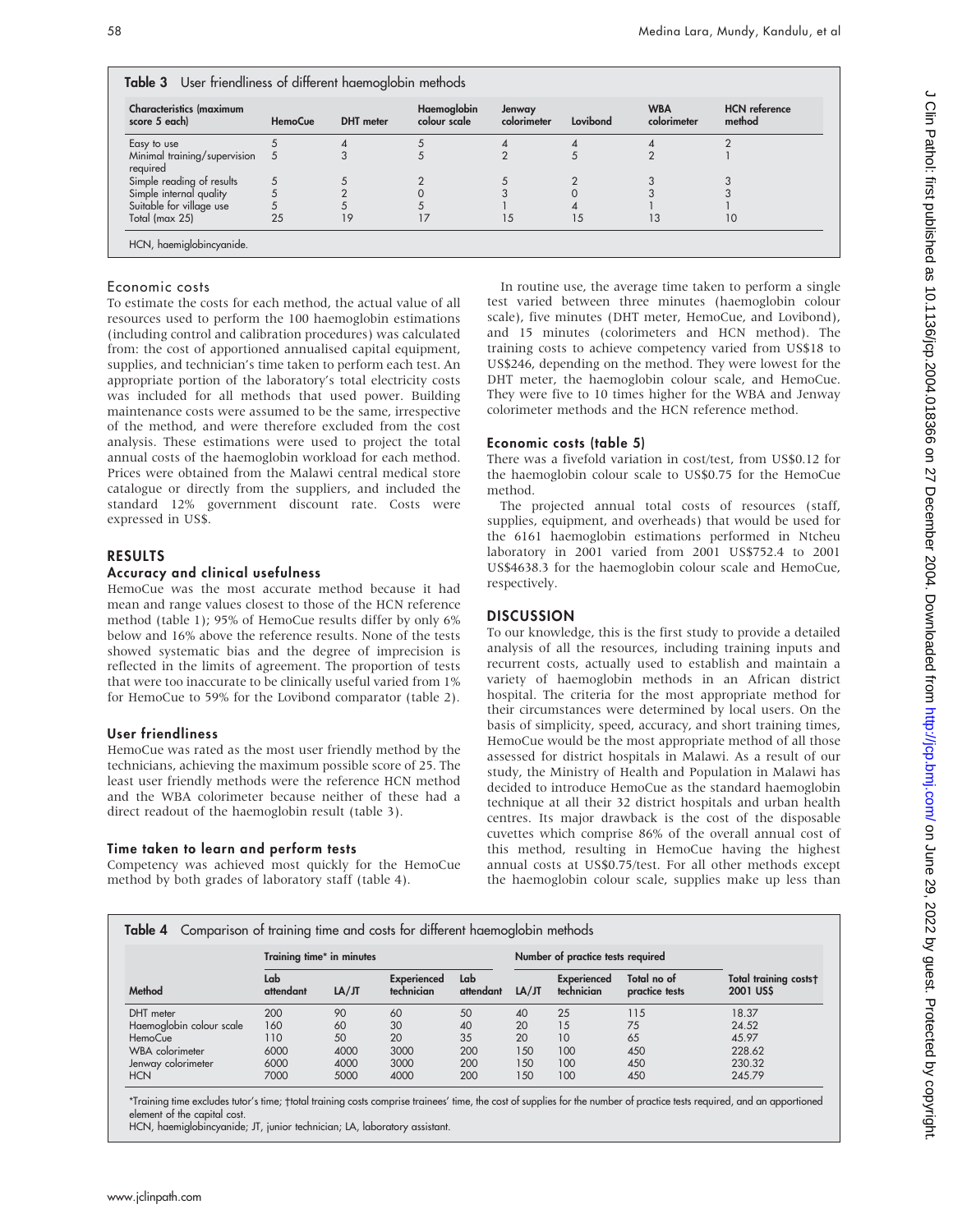Table 5 Projected costs of resources for annual haemoglobin workload (6161 tests) in Ntcheu District Hospital using different methods (in 2001 US\$)

|           | Haemoalobin colour<br>scale (%) | Lovibond<br>(%) | <b>DHT</b> meter<br>(%) | <b>WBA</b> colorimeter<br>(%) | Jenway colorimeter<br>$(\%)$ | $HCN$ $(\%)$  | HemoCue (%)   |
|-----------|---------------------------------|-----------------|-------------------------|-------------------------------|------------------------------|---------------|---------------|
| Staff*    | 202.8 (27.0)                    | 338.0 (36.0)    | 338.0 (27.5)            | 1013.9 (46.7)                 | 1013.9 (46.4)                | 1013.9 (28.8) | 338.0 (7.3)   |
| Suppliest | 549.6 (73.0)                    | 472.3 (50.3)    | 472.3 (38.4)            | 657.0 (30.3)                  | 657.0 (30.1)                 | 1587.1 (45.2) | 3990.1 (86.0) |
| Equipment | (0)                             | 129.1 (13.7)    | 183.3 (14.9)            | 264.7 (12.2)                  | 278.6 (12.7)                 | 677.3 (19.3)  | 74.1 (1.6)    |
| Overheads | (0)                             | (0)             | 236.1 (19.2)            | 236.1 (10.9)                  | 236.1 (10.8)                 | 236.1(6.7)    | 236.1(5.1)    |
| Total     | 752.4                           | 939.4           | 1229.7                  | 2171.7                        | 2185.6                       | 3514.4        | 4638.3        |
| Cost/test | 0.12                            | 0.15            | 0.20                    | 0.35                          | 0.35                         | 0.57          | 0.75          |

\*Staff costs include the time taken to perform 6161 tests for each method; the cost of the time taken to calibrate machines was negligible; the costs included in supplies are those associated with performing a test, the control test, and the material necessary for calibration. HCN, haemiglobincyanide.

50% of the annual costs. Despite its advantages, the high recurrent costs will probably be a major disincentive for governments of poor countries to implement HemoCue at subdistrict levels where the burden of anaemia, and hence workload, is highest.<sup>5</sup> It may be acceptable to compromise slightly on accuracy for haemoglobin methods that are used to screen large numbers at community level, as long as the method is fast and cheap,<sup>6</sup> and a more accurate method is available at the referral hospital. Therefore, it has been suggested that the haemoglobin colour scale might be considered for use in antenatal and paediatric screening programmes. None of the other methods assessed in our study was ideal for district hospital use, where an accurate method is essential, because they involve a dilution step. This is a major source of inaccuracy in poorer countries where automatic pipettes are unavailable.

#### ''One of the major roles that international organisations could play would be to provide detailed, independent evaluations of new laboratory methods''

The results of our study confirm findings from elsewhere that show that the Lovibond method currently in use in Malawi has an unacceptably low accuracy.<sup>7</sup> It also indicates that methods that do not give a direct readout and which require the construction of calibration curves are technically too demanding for use in rural laboratories in poorer countries where the workload is high, many laboratory staff may have no technical qualifications, and there are no supervisory systems. The inputs needed to support the general laboratory system, such as training programmes, supervisory visits, and participation in external quality assurance systems, have not been included in our analysis. However, the simplest methods with the shortest training times will probably be those that require the least external supervision and monitoring.

Our study demonstrates the complexity of the decision making processes that are involved in an apparently simple task of deciding on an appropriate haemoglobin method for district hospitals in Malawi. In consultation with local users, we have developed and tested a model that can be used to assist in this process, and which could be adapted to suit other types of health technology and other settings. The appropriateness of tests will vary according to local clinical need and resources available, so the results of our study cannot be extrapolated directly to other studies. However, the evidence gathering, analysis, and decision making processes that we have described and that were developed in close collaboration with local users and suppliers of laboratory services, provide a model that could be adapted to other tests and settings.

Health managers in poorer countries do not have technical training in laboratory issues and have great difficulty in

# Take home messages

- We assessed six haemoglobin tests currently in use in Malawi, taking into account accuracy and clinical usefulness, user friendliness, time taken to learn and perform tests, and economic costs
- On the basis of simplicity, speed, accuracy, and short training times, HemoCue was the most appropriate method and will be introduced as the standard haemoglobin technique in all Malawian district hospitals and urban health centres
- However, the high recurrent costs of this test mean that the haemoglobin colour scale might be considered for use at the community level, with the more accurate HemoCue method being available at the referral hospital
- We found that the process for choosing appropriate laboratory methods is complex and very little guidance is available for health managers in poorer countries
- We have developed and tested a practical model for gathering evidence about test efficiency that could be adapted for use in other resource poor settings

obtaining the evidence that will enable them to make rational decisions about purchasing technological services. They need to take account not only of costs, but also simplicity, accuracy, speed, available manpower, and technical skills of their laboratory workforce and the health needs of the population. Although the World Health Organisation does provide guidance on the selection of laboratory tests,<sup>8</sup> 9 details of all the components needed to make an evidence based judgement, such as we have provided in our study, are lacking. One of the major roles that international organisations could play would be to provide detailed, independent evaluations of new laboratory methods, which include information about start up and recurrent costs, training duration and costs, complexity of the method, and the inputs needed to maintain calibrations and quality. This type of independent and comprehensive information would be invaluable to health purchasers in developing countries, who face conflicting pressures over equipment purchase from agencies such as bilateral donors, charities, and the commercial sector.

#### ACKNOWLEDGEMENTS

We acknowledge the support received from the Ministry of Health and Population in Malawi, in particular Mr A Khuwi. The project was funded by the Department for International Development, UK. The Department for International Development accepts no responsibility for the information or views expressed in this paper.